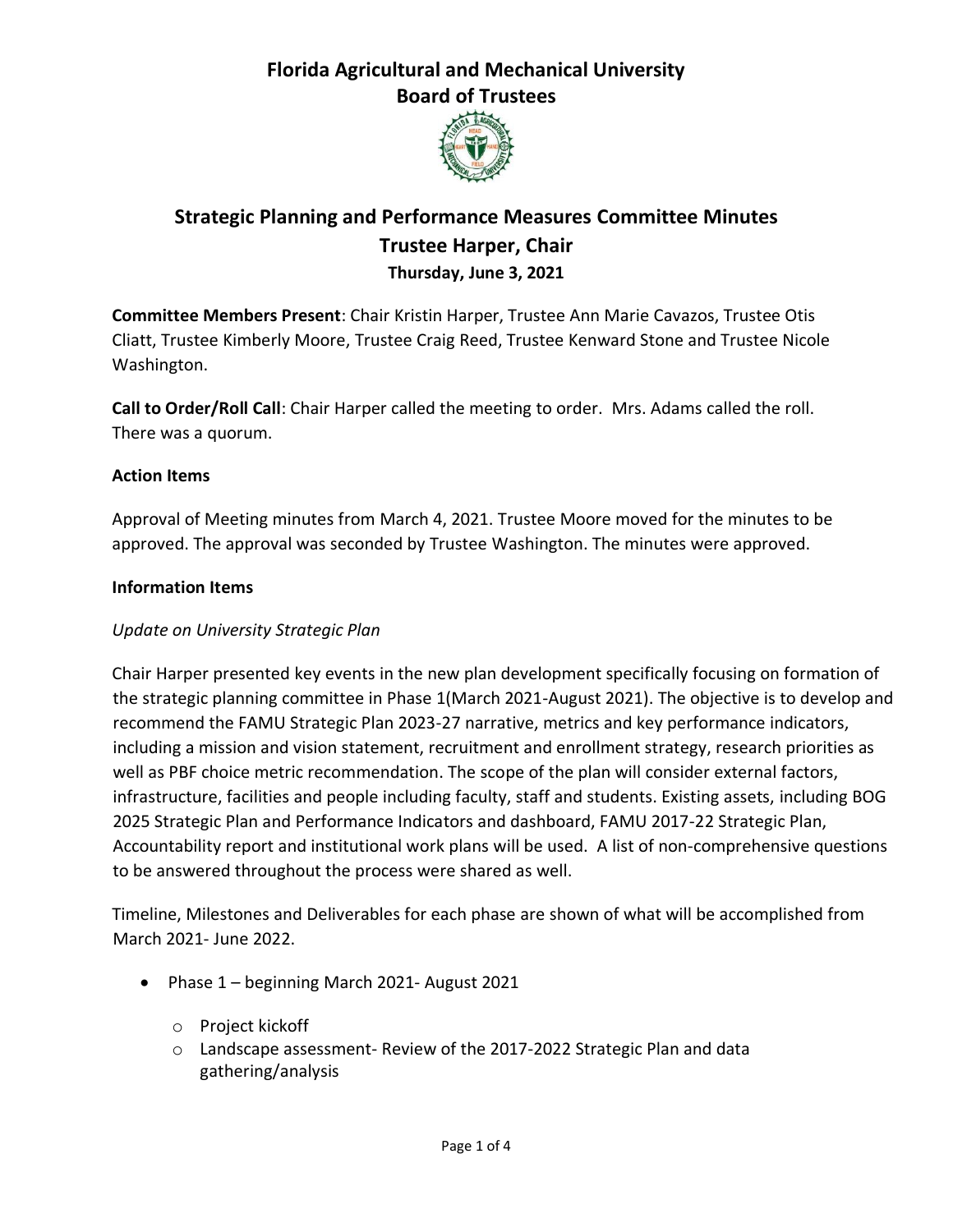

- o Engage the Chancellor, Board of Governors and other key stakeholders to review the Strategic Plans priorities and understand what role socioeconomics play in student outcomes
	- o Conduct SWOT Analysis
	- o Present landscape assessment during BOT retreat; align on Phase 2 priorities
- Phase 2 (September 2021- February 2022)
	- o Align talent for Phase 2
	- o Gather quantitative and qualitative insights via data analysis and stakeholder engagement to address project scope
	- o Sub-committees present insights, conclusions, points of discussion, preliminary strategic plan recommendations and budget scenarios/implications to Dr. Robinson and Trustee Harper
	- o Present preliminary insights, conclusions, strategic plan and budget implications to BOT
	- o Refine strategic plan based on BOT feedback
	- o Reassess and optimize, vision and brand if necessary
	- o Present revised strategic plan recommendations and budget scenarios/implications to Dr. Robinson and Trustee Harper
	- o Share revised Strategic Plan and budget implications to BOT
- Phase 3 (March 2022- June 2022)
	- o Stakeholder awareness and engagement
	- $\circ$  Optimize strategic plan, gather and analyze additional data, write narrative and establish metrics/KPIs
	- o Finalize strategic plan and KPIs base on BOT and stakeholder feedback
	- o Present final FAMU Strategic Plan 2023-27 to BOT for approval
	- o Present final FAMU Strategic Plan 2023-27 to BOG for approval
	- o Socialize final, approved FAMU Strategic Plan 2023-27 with key stakeholders
- Trustee Moore asked if we would entertain including external collaborations in our scope as well as create a portal for placement of our existing assets so that board members can digest information.

Response: Trustee Harper assured Trustee Moore that the portal is in the process of being created.

• Trustee Washington asked if we would consider adding current/ potential federal legislation under executional mandatories, not just Florida legislature that's coming.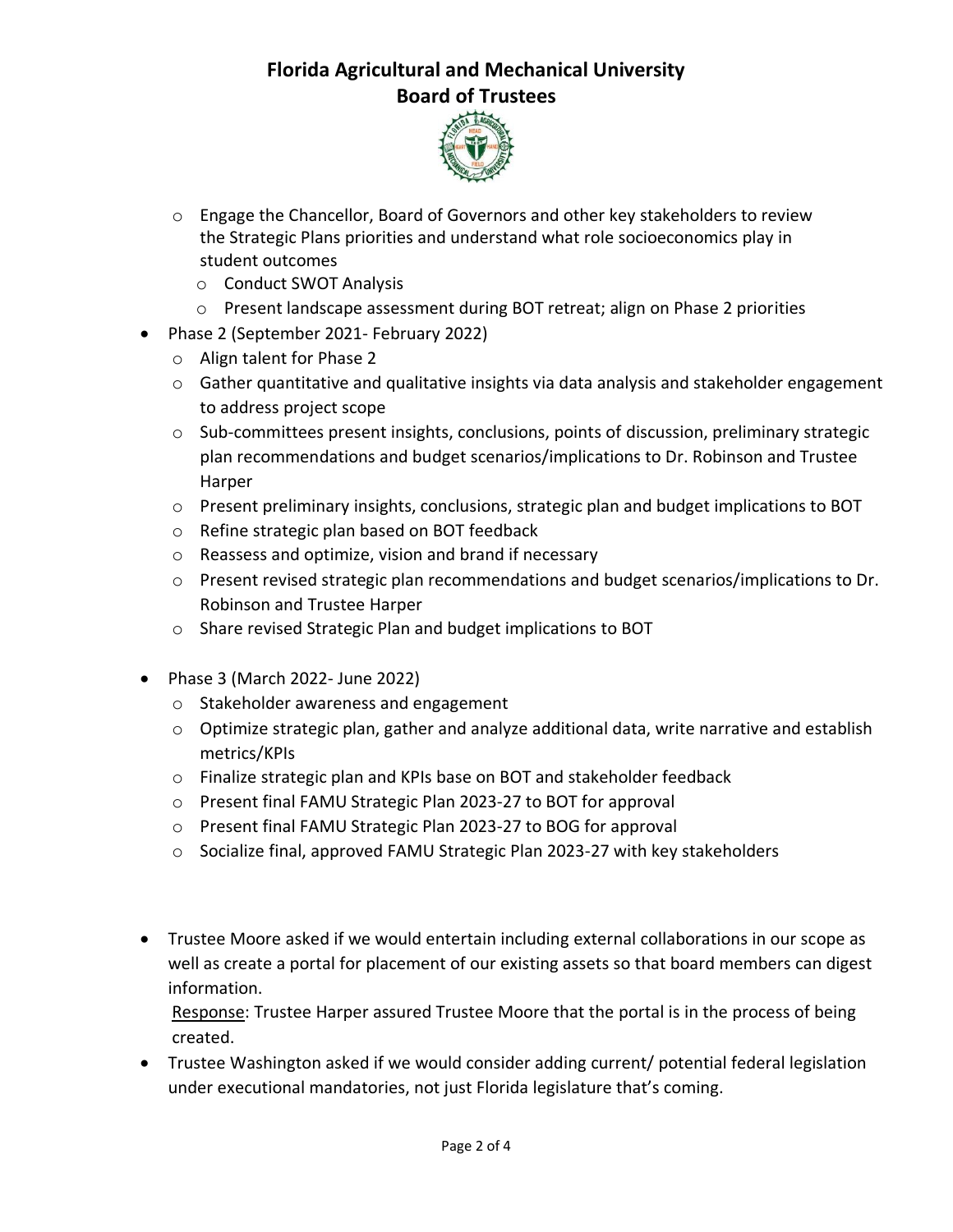

Response: Trustee Harper answered in the affirmative.

- Trustee Dubose inquired about whether there are changes in our thoughts as it has to do with the pandemic and how that might influence our strategic plan going forward for the future and around succession planning and talent needed in order to keep the university moving forward Response: Trustee Harper responded that both are embedded into strategic brief as well as the plan.
- Trustee Chair Lawson commented that we need to make sure we connect the dots and make sure to include all stakeholders so they have input in the process. Response: Trustee Harper responded that President Robinson has appointed both George Clark from the national alumni association as well as Jamal Gibson from the FAMU foundation to sit on the strategic planning committee. Any additional interested stakeholders who want to provide feedback, the committee will provide an opportunity for them to do so.
- Trustee Moore asked about the opportunity to overlay the process with social media engagement to the Rattler nation community via survey to gather information and communicate throughout the process.

Response: Trustee Harper acknowledged that the recommendation was a good idea and will be added to the process

- Trustee Dubose suggested that the FAMU foundation should be included in the financial piece of the funding process for the strategic plan with regards to FAMU's fundraising priorities, goals and initiatives to increase student, alumni and corporate giving and the FAMU endowment Response: Trustee Harper agreed
- Trustee Lawrence commented that there is an extraordinary amount of money to be raised for the university and that we come out of this with a better sense of how we raise far more private resources for the university.
- Trustee Washington asked that the committee consider who is defined as non-traditional students, i.e., military, adults, etc. in order to be effective in recruitment, we will need to increase our reach to the non- traditional pipeline.
- Trustee Washington asked for consideration with regards to embedding career services, mentoring and internships into the student experience earlier on so that job placement connections can happen earlier.
- Trustee Cliatt asked that the definition of the ideal FAMU student and the barriers to fostering a culture of accountability that fully and consistently demonstrates our motto of Excellence with Caring in the customer experience can be highlighted so that the board can have a more robust conversation.